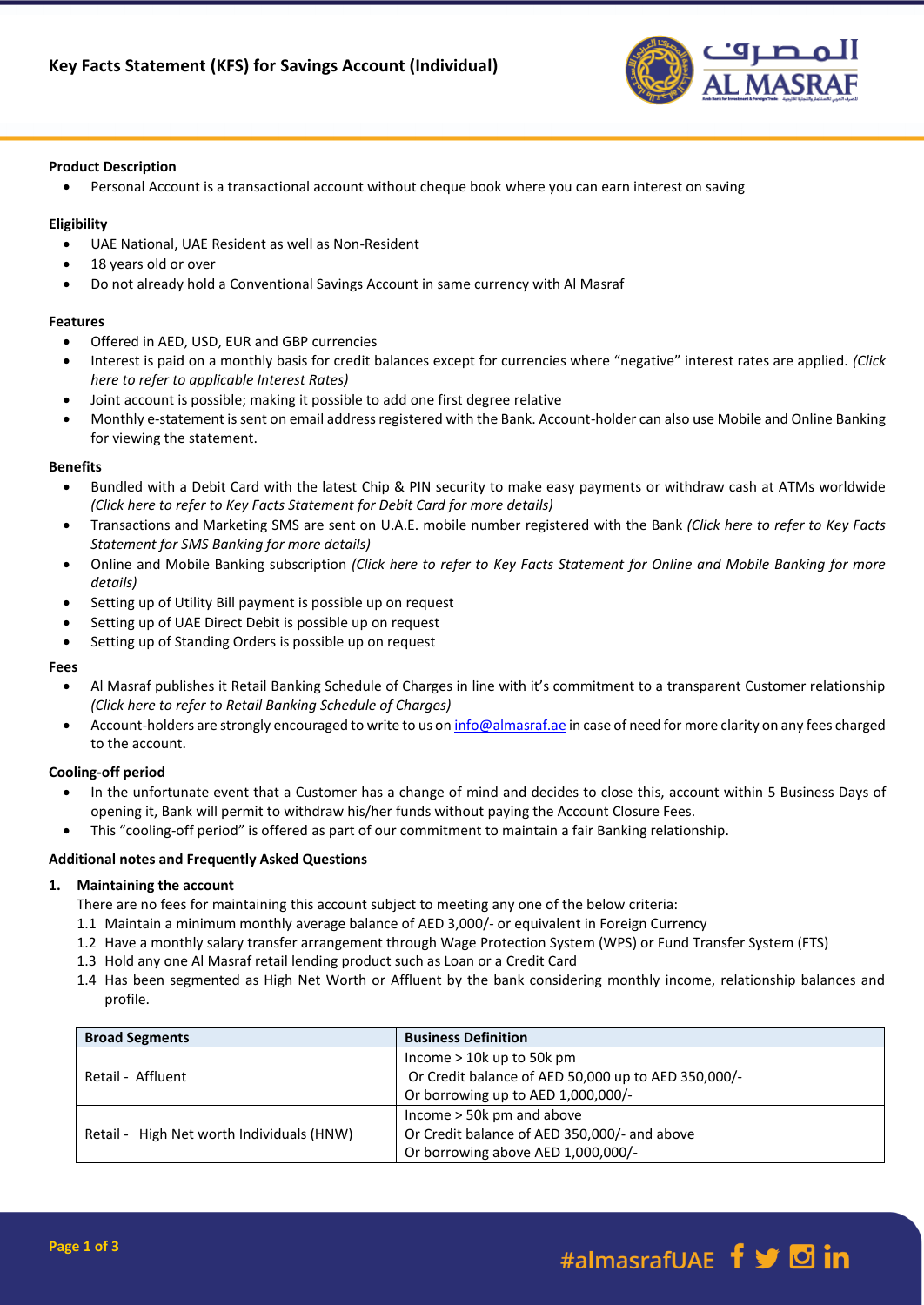

Account-holders not meeting any of the above will be charged Minimum Balance fee. *(Click here to refer to Retail Banking Schedule of Charges)*

### **2. Monthly transaction requirements**

- There are no limitations on minimum or maximum number of monthly transactions. However, please note the below:
- a. Relationship will be considered as "Inactive" in absence of customer-initiated transactions for more than 6 Months
- b. Relationship will be considered as "Dormant" in absence of customer-initiated transactions for more than 3 Years

Account-holders are required to submit account activation request along with updated KYC documents in order to activate the account in both of the above instances.

### **3. Interest rates on credit balances**

Interest is accrued on day end balances, and paid out on a monthly basis.

*[\(Savings Account Calculator](https://almasraf.ae/calculators) for different currencies)*

### **4. Overdraft**

Overdraft facility is not available.

If an account-holder tries to make a payment without sufficient funds in the account, Bank will refuse the payment due to lack of funds.

### **5. Transactions**

All transactions will be completed in Dirhams (AED). Any transactions made outside of the U.A.E. will be treated as an international payment and may incur a foreign currency conversion fee. *[\(Retail Banking Schedule of Charges\)](https://almasraf.ae/pdf/Schedule_of_Charges_Personal_Banking.pdf)*

All transactions must be in accordance with UAE's laws and regulations

#### **6. Account alerts**

Account-holder is requested to provide Bank with an updated UAE registered mobile number in order to receive SMS text alerts for account transactions. *(Click here to refer to Key Facts Statement for SMS, Online and Mobile Banking for more details)*

### **7. Account closure**

Customer can request to close this account by submitting the request via below channels. Please note that Account Closure Fees will be charged for closing of account within 6 months from the Account Opening Date. *[\(Retail Banking Schedule of Charges\)](https://almasraf.ae/pdf/Schedule_of_Charges_Personal_Banking.pdf)*

- Call Centre 600 52 9999
- Branches
- Email communication received from account-holders email address registered with us

Please also note that Bank will automatically close the Debit Card and services associated with this account. The Bank's rights to close this account are set out in the Al Masraf General Terms and Conditions for Individual Customers. In such instances, Bank will issue at least a 60-day notice at the registered address provided to us

# **8. Delivery of Debit Card**

Customers who have requested for Debit Cards will receive the same via Bank's authorized agents

### **9. KYC and Other information update**

Account-holders are responsible for informing the Bank about all material changes to their profile, contact as well as employment details. Such updates have to be supported with relevant documents such as Emirates ID, Passport(s), Visa page for Non- UAE Nationals, FATCA and CRS.

# **10. Further queries and/or clarifications**

Customer are requested to send an email to  $info@almasraf.ae$  for more clarity before signing to open this account. Customers should provide copy of Emirates ID / Passport and Visa page as well as UAE Mobile number to facilitate a timely response.

#### **Declaration**

Customer declares to abide by the below by proceed with the account opening: